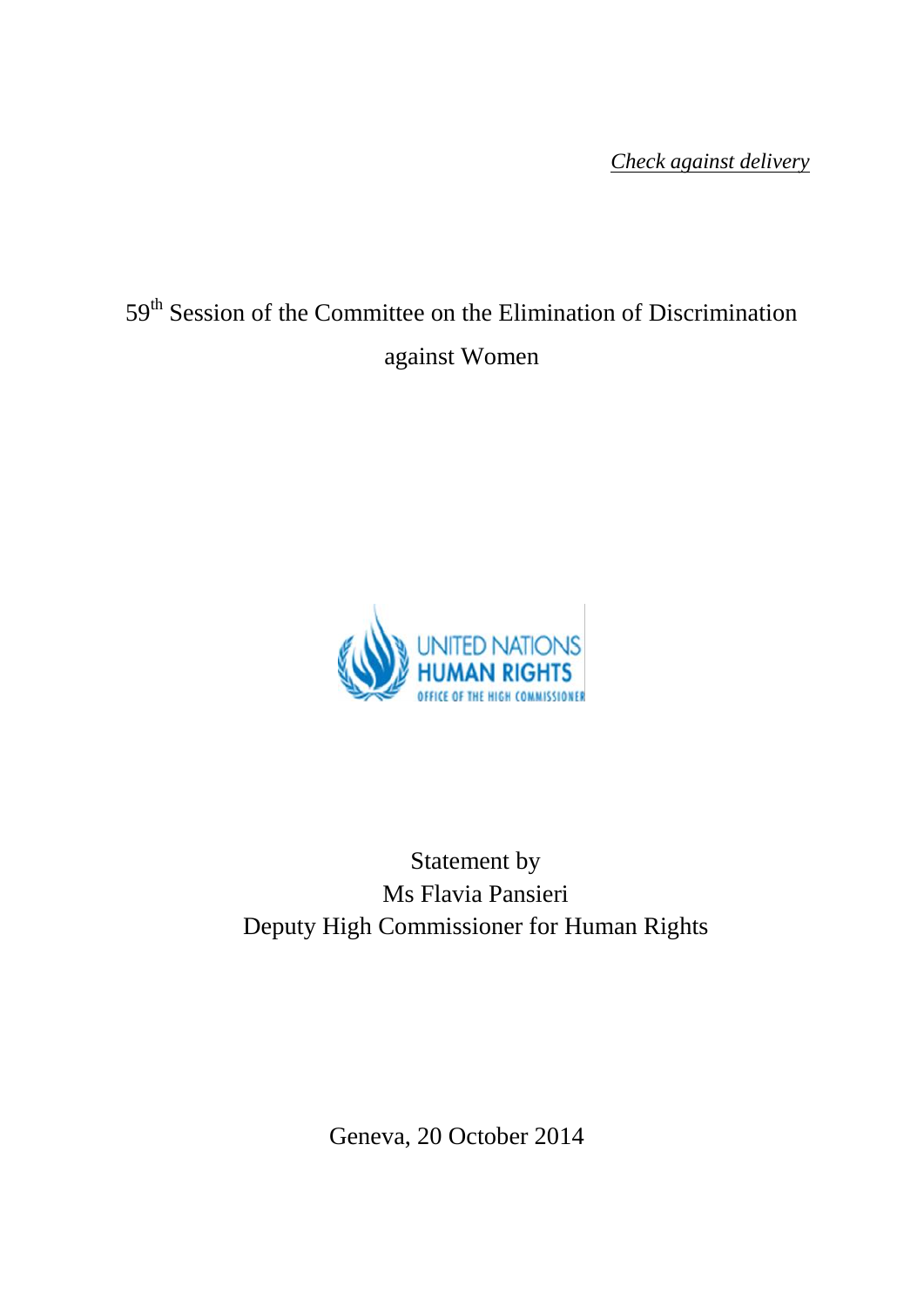Madam Chair,

Distinguished members of the Committee,

Ladies and gentlemen,

It is a pleasure to be with you for the opening of the **fifty-ninth session of the Committee on the Elimination of Discrimination against Women** and to welcome you on behalf of the new High Commissioner for Human Rights, Zeid Ra'ad Al Hussein. The High Commissioner is looking forward to engaging with you. He was hoping to open this session, but could not do it because of other commitments outside Geneva.

## **Treaty Body Strengthening Process**

Your current session takes place as we work together towards giving effect to General Assembly resolution 68/268 on the strengthening of the treaty body system. This landmark resolution, adopted in April this year, not only responded to the call to grant the treaty bodies additional resources to address backlogs of reports, but also made numerous suggestions to harmonize the working methods and procedures of treaty bodies.

What is important now is to consider how these proposals can be fully implemented. This Committee has been a pioneer in rationalizing treaty bodies'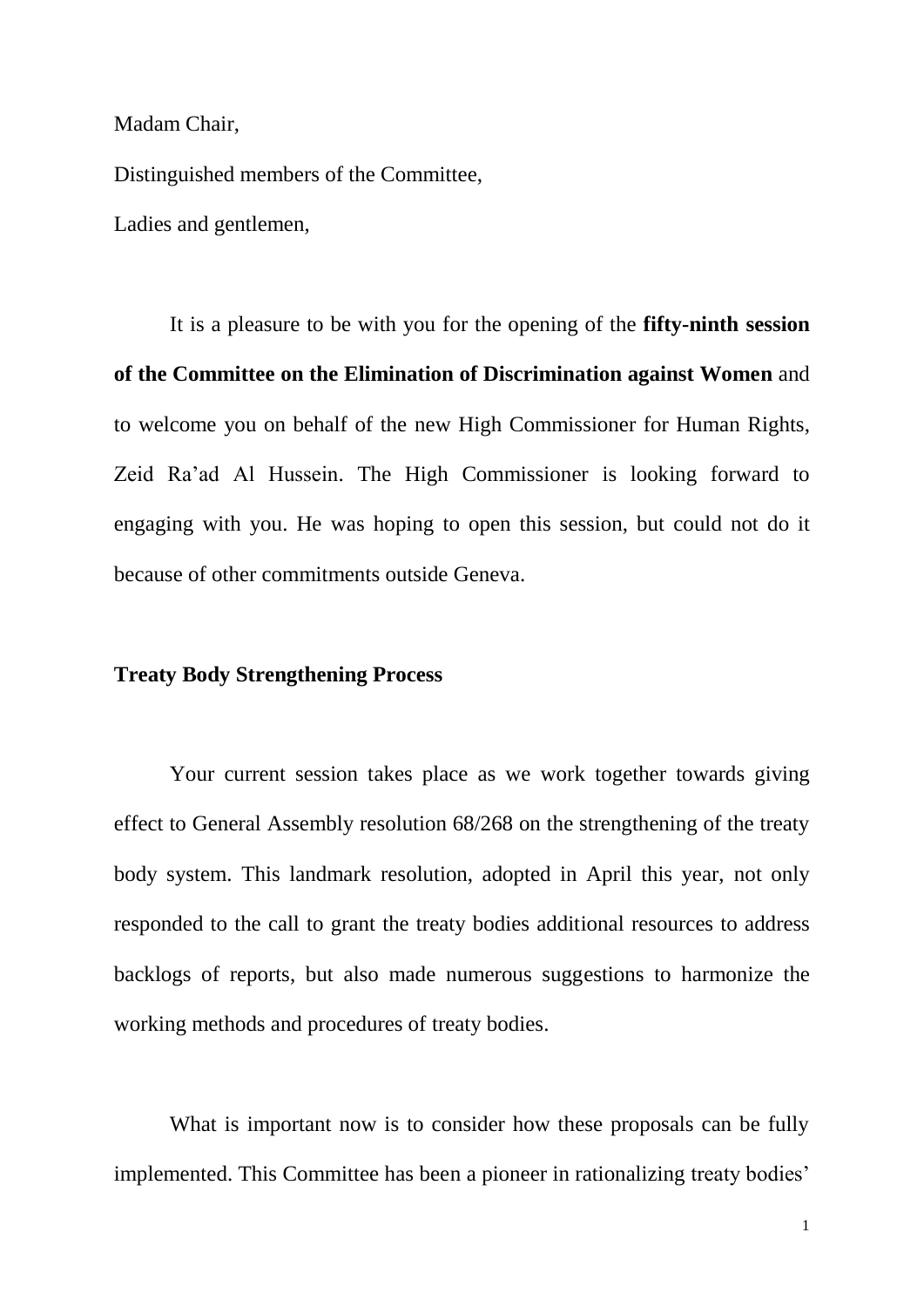working methods. I am pleased to note that at your last session, you decided to offer, on a pilot basis, the simplified reporting procedure to States parties wishing to avail themselves of this procedure for the submission of their periodic reports, provided that they have submitted an updated common core document. I should like to inform you that five of the other treaty bodies have also decided in favour of this procedure, while some are still discussing it.

Other suggestions in the resolution still need to be discussed by your Committee. For example, most other committees have appointed Rapporteurs on reprisals. A harmonized approach to reprisals would prove more effective in countering the damaging effect of reprisals on the free collaboration of civil society with the treaty bodies. The treaty body Chairs therefore decided at their  $26<sup>th</sup>$  annual meeting in June 2014 to prepare a policy on reprisals at their next annual meeting in June 2015. The treaty bodies are not alone in their concern about the detrimental impact of reprisals on the promotion and protection of human rights. In my statement to the last session of the Human Rights Council, I emphasized that reprisals undermine the functioning of the UN as a whole, including that of its human rights mechanisms.

One decision of the resolution that I understand you will discuss at this session is the limitation, as from 2015, of the Committee's working languages to three or exceptionally four languages, if the latter is necessary to facilitate

2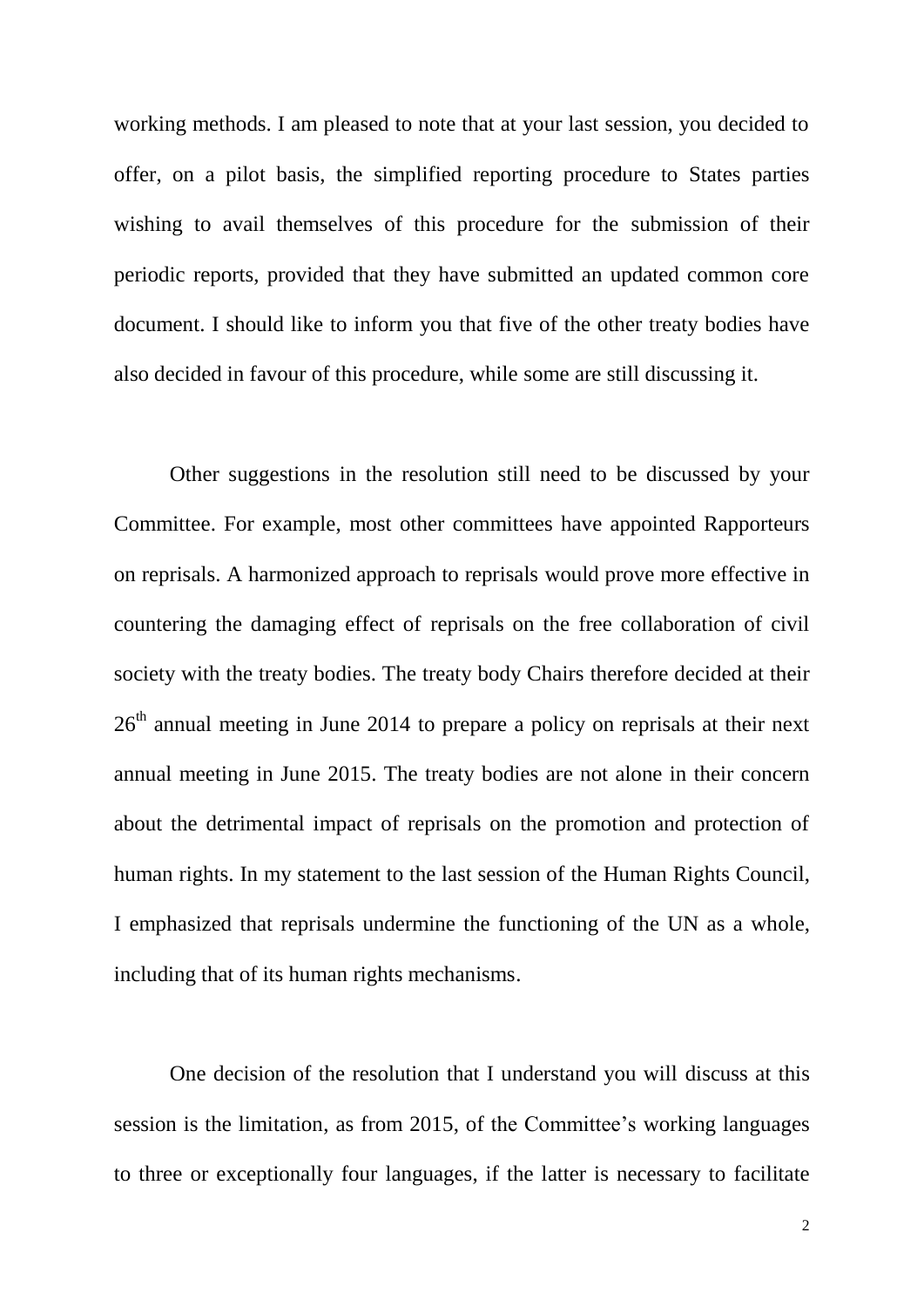communication among the members. This limitation will determine the interpretation during your meetings as well as the translation of official documents which are not mandated by the General Assembly, such as, for example, follow-up reports from States parties.

These are some of the specific issues before the Committee. But let me suggest that we should take advantage of the momentum created by the GA Resolution to seek broad improvement in the quality and efficiency of the system and its delivery. As you know, the Secretary General was tasked in resolution 68/268 to report back every two years to the General Assembly on "progress achieved by the treaty bodies in achieving greater efficiency and effectiveness in their work" (paragraph 40). Our major aim, that I trust you all share, is to demonstrate results. OHCHR, as usual, will spare no effort to support you in achieving these results, particularly in terms of reducing the backlog of State reports and individual communications.

#### **Security Council**

Distinguished members of the Committee,

I now turn to the work of other UN bodies dealing with women's rights. On 28 October 2014, the Security Council will hold its open debate on women,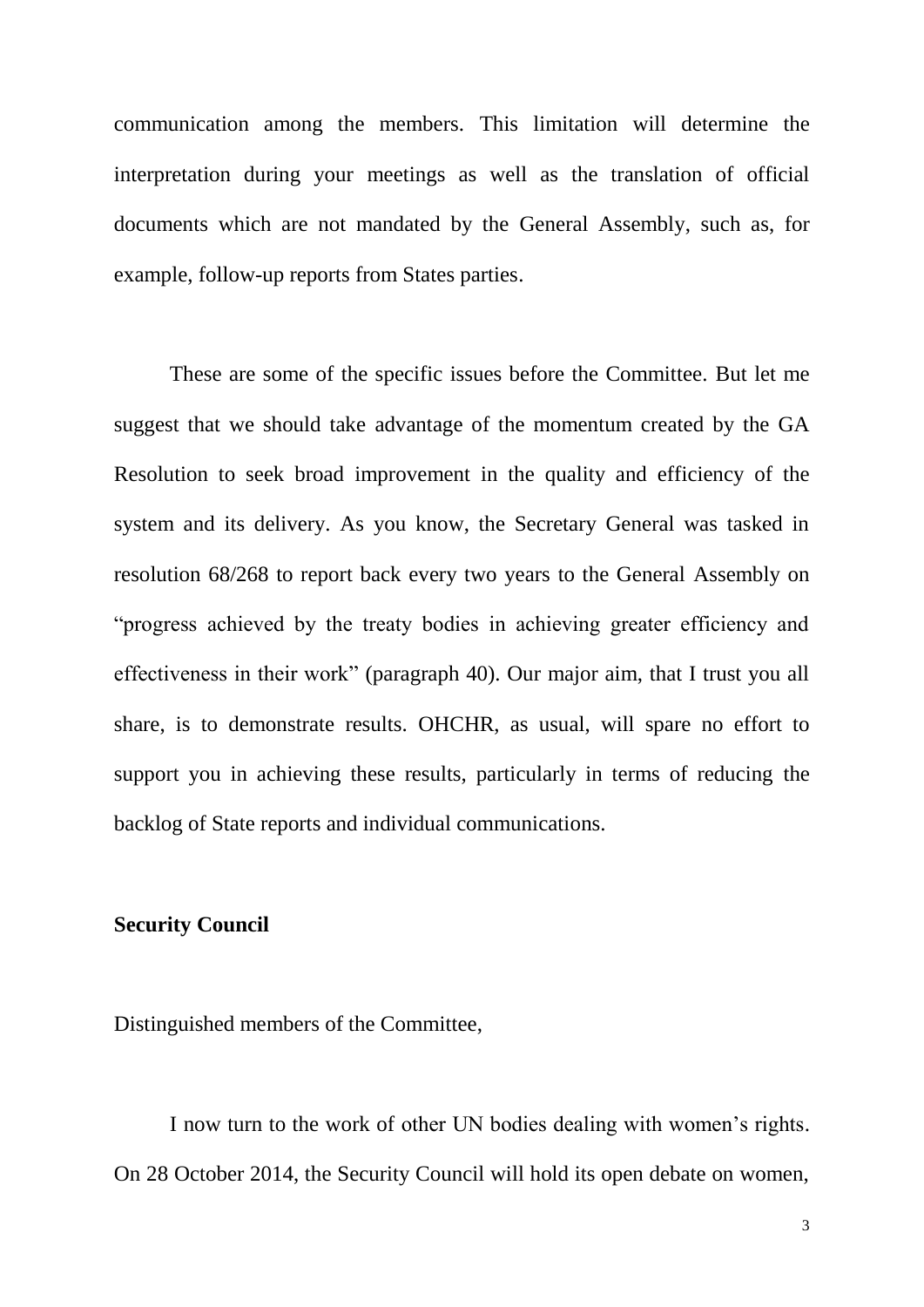peace and security. Directly thereafter, the High-Level Advisory Group for the Global Study on Security Council resolution 1325 (2000) will meet for the first time in New York. In addition to the Committee's direct representation on the Advisory Group through Ms. Patten, the only expert from the human rights mechanisms on the Group, you will be invited to provide input on key women's human rights issues for the Global Study. The Chief of OHCHR's Women's Human Rights and Gender Section will brief you in more detail on the process tomorrow.

#### **General Assembly**

On 5 September 2014, in the final days of its sixty-eighth session, the General Assembly held an informal panel discussion on "Child, Early and Forced Marriage Worldwide, including the Elaboration of the Post-2015 Development Agenda". The panel was co-organized by Canada and Zambia, in accordance with General Assembly resolution 68/148 on child, early and forced marriage. On behalf of OHCHR, I delivered a video message to the panel. Panelists stressed that child, early and forced marriage are a human rights violation with detrimental effects on girls' lives and on national economies and development, as well as an impediment to sustainable development which needs to be specifically addressed in the post-2015 agenda.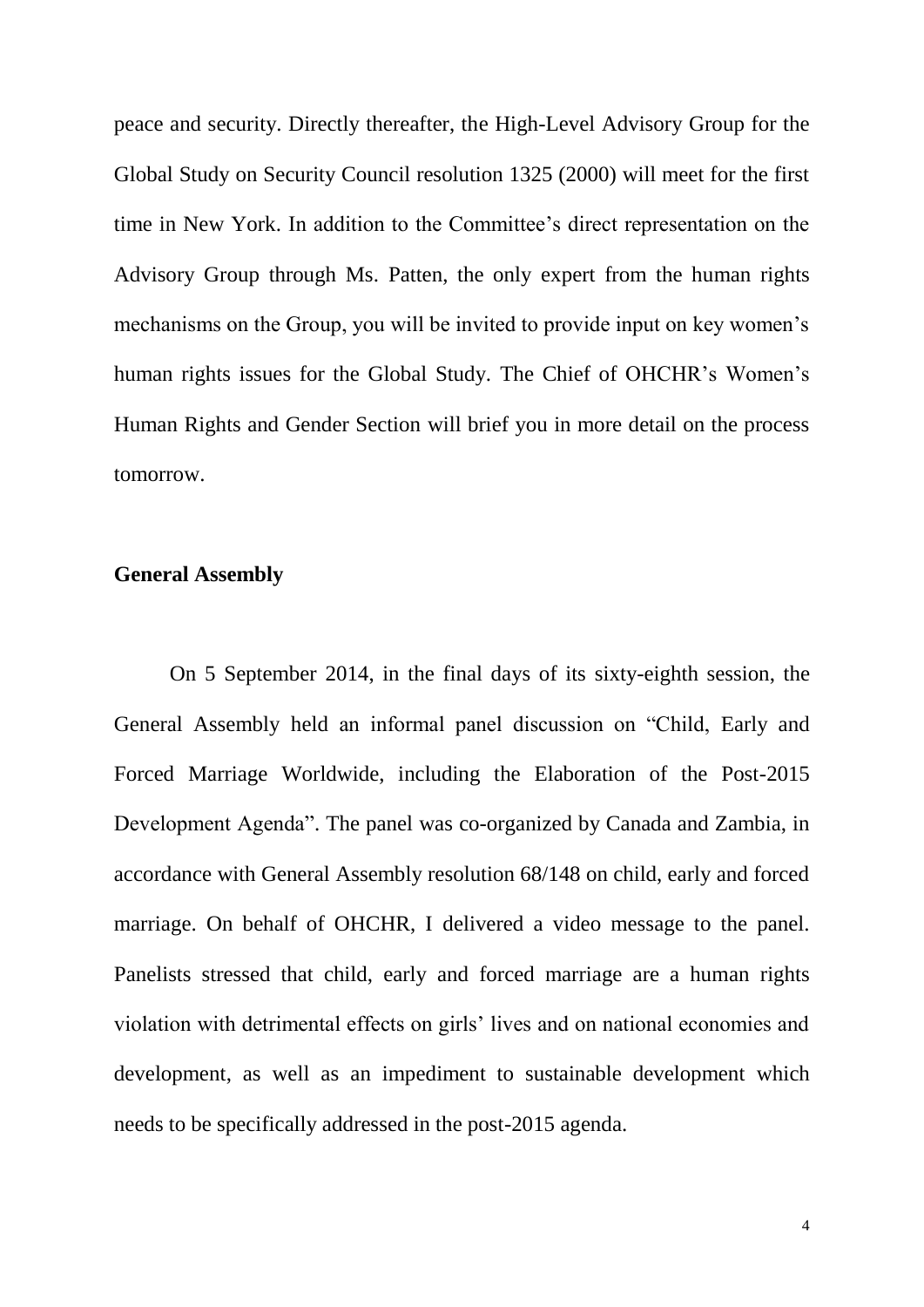#### **Human Rights Council**

#### *Madame Chair*

I will now turn to developments in the Human Rights Council. On 15 September 2014 the Council held its annual full-day discussion on gender integration. Good practices mentioned by Member States included the integration of a gender perspective in official development assistance policies and the inclusion of gender experts in Commissions of Inquiry with a view to documenting conflict-related crimes against women and girls.

Also on 15 September, the Council held a panel discussion on the protection of the family. Among the main conclusions of the panel were the strong reaffirmation of States' primary obligation to protect the rights of individuals in the family, with a focus on, inter alia, women and children, and the existence of different forms of family and the need to ensure that support extends to all of them. In an open letter dated 1 September 2014, the Working Group on discrimination against women in law and in practice had highlighted the fact that both the Council resolution calling for the panel as well as the concept note for the panel did not make any reference to women's right to equality within the family, despite the recognition of this right in article 16 of the CEDAW Convention.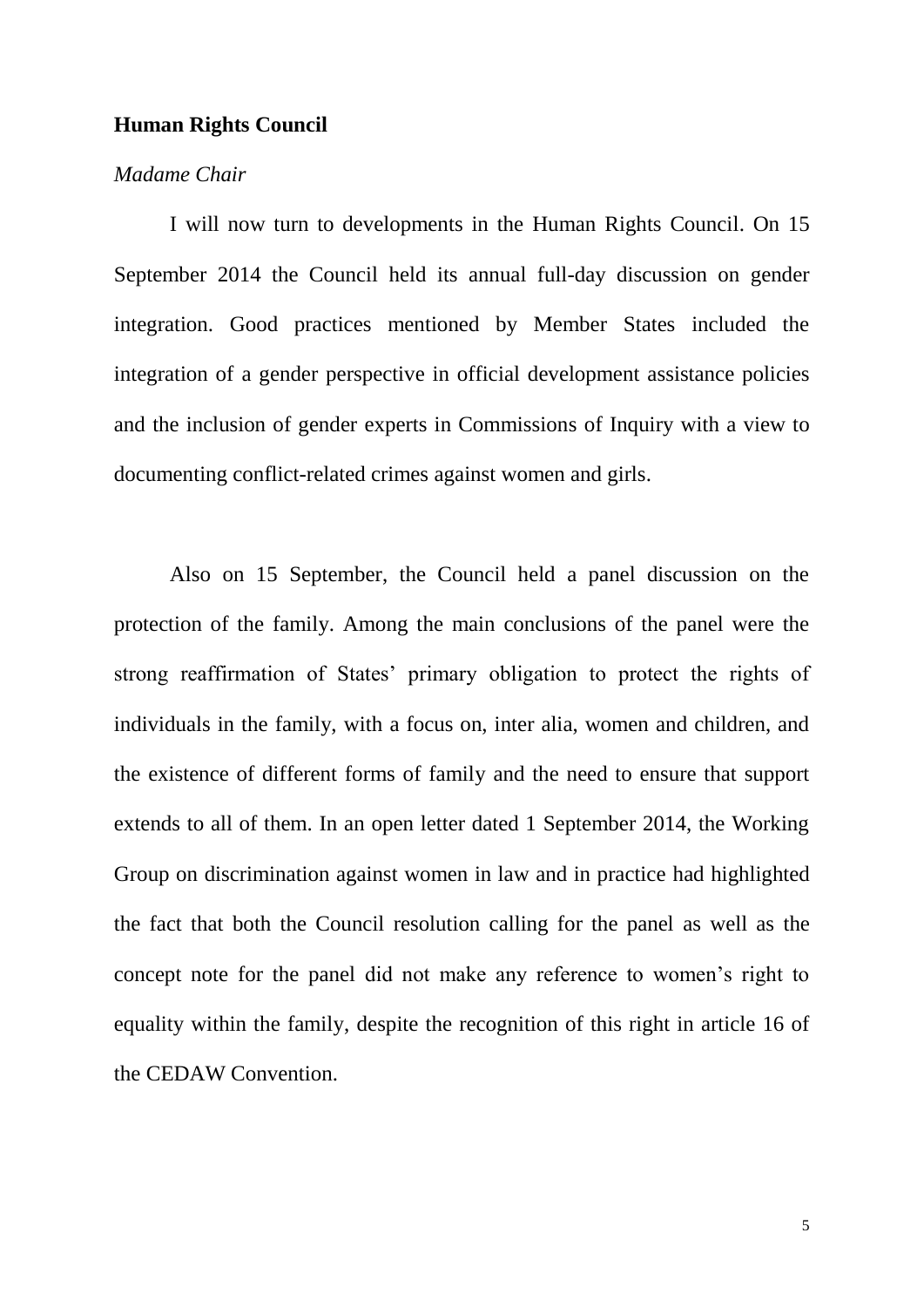Several resolutions with a bearing on women's rights were adopted at the recently concluded  $27<sup>th</sup>$  session of the Human Rights Council. In a resolution on "Realizing the equal right to education of every girl", adopted without a vote, OHCHR was requested to convene a panel discussion at the June 2015 Council session to feed into CEDAW's draft general recommendation on girl's and women's right to education. In a resolution on "Female genital mutilations", which did not retain a reference to "rights" in relation to sexual and reproductive health in the final text, the Council requested OHCHR to prepare and submit to the June 2015 session of the Council a report compiling good practices and major challenges in preventing and eliminating FGM. A resolution on "Sexual orientation and gender identity" was adopted with 25 votes in favour, 14 against and 7 abstentions, expressing grave concern at acts of violence and discrimination, in all regions of the world, against individuals because of their sexual orientation and gender identity. In addition, the Council adopted a resolution on "Maternal mortality and morbidity" as well as a statement on "Child, early and forced marriages" supported by 104 States.

### **Your 59 th session**

#### *Madam Chair,*

*Distinguished members of the Committee,*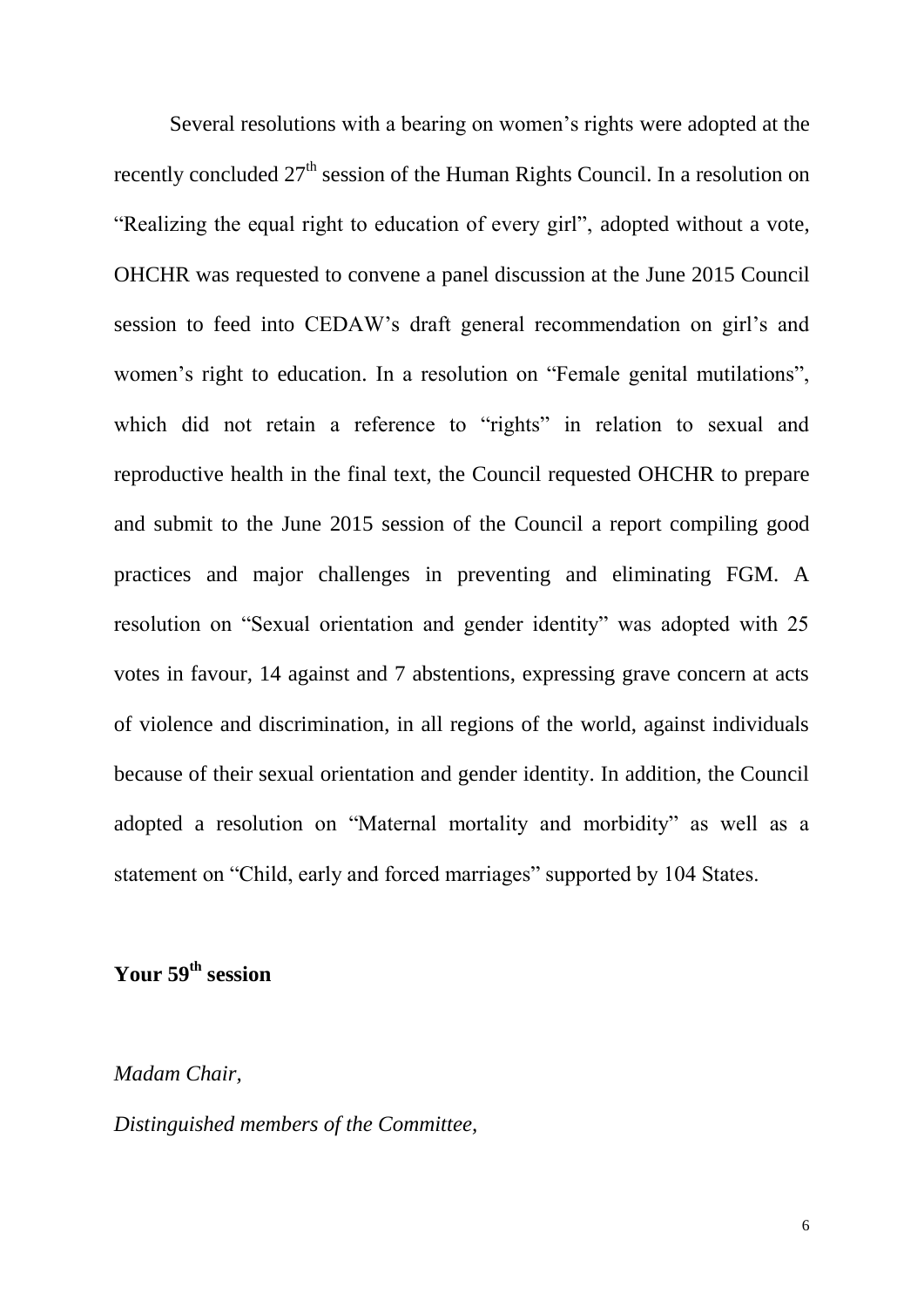Your **agenda for the 59<sup>th</sup> session** is again extremely busy. You will conduct dialogues with eight States parties, meet with UN bodies and specialized agencies, other international organizations, NGOs and NHRIs, meet with the States parties to the Convention, and work on a host of other items related to general recommendations, individual communications and inquiries under the Optional Protocol, as well as the implementation of General Assembly resolution 68/268 on treaty body strengthening. Let me mention in particular your work with the Committee on the Rights of the Child on the first ever joint general recommendation/ general comment, which will address harmful practices. The adoption of this text will send a good signal that the treaty bodies are seeking coherence and cohesion in matters of both substance and procedure. I would also highlight the task before the Committee of putting in place working methods to allow for the introduction of the simplified reporting procedure. OHCHR will support you in this task, drawing on the experience gained in the other committees. Your work on this is part of an broader overall drive by all Committees to ensure that their meeting time is used as efficiently and effectively as possible. Available resources must be used in a manner that is most effective for the discharge of your mandate, for the rendering of assistance to States parties, and ultimately for the enjoyment of human rights by all women.